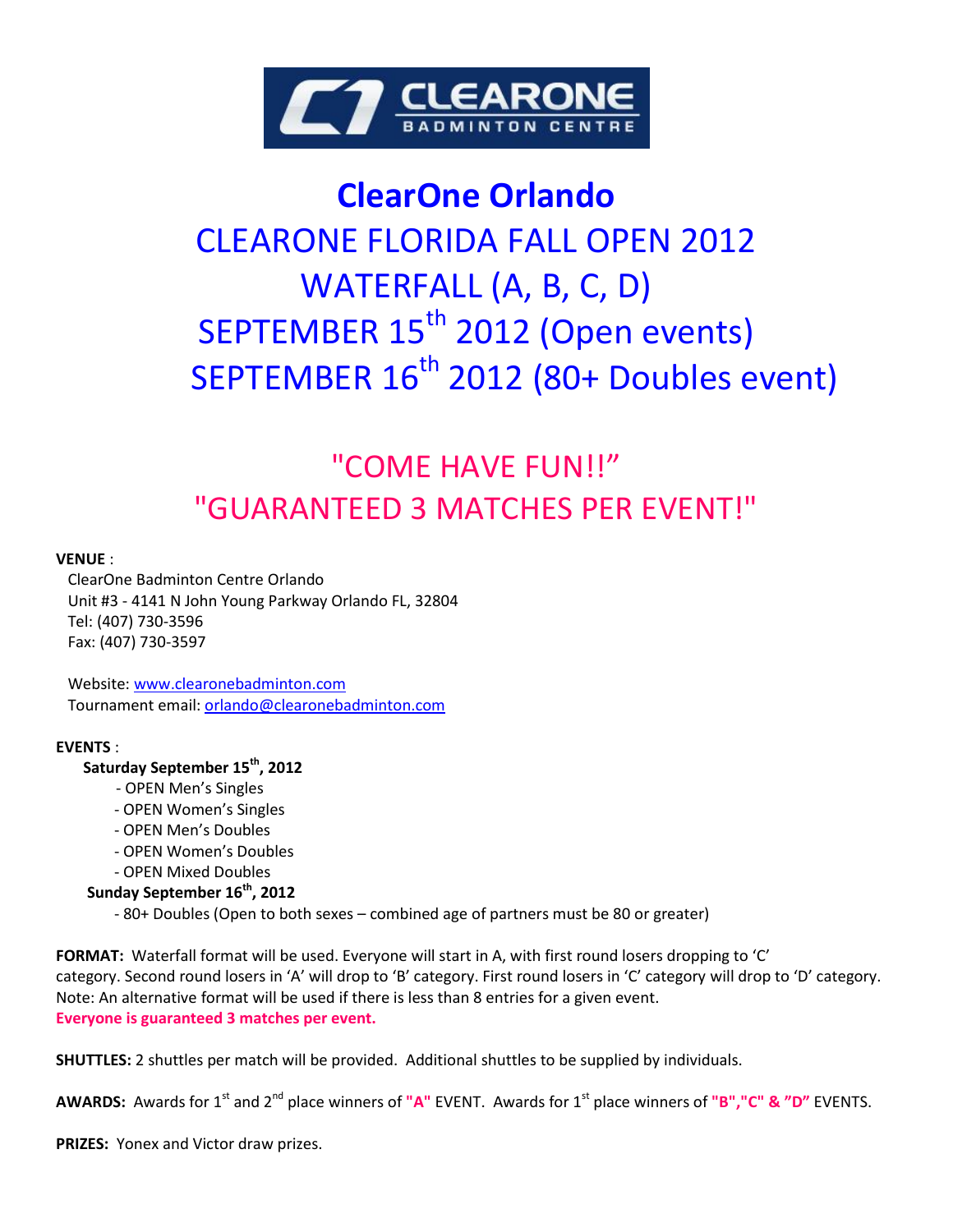**RULES:** USA Badminton rules and regulations in effect - 10 minute default rule applies & 3 minute warm-ups.

A 1-minute interval is allowed when the leading score reaches 11 points.

A 2-minute interval is allowed between each game.

In the event of a third game, players change sides when the leading score reaches 11 points. Seeding based on tournament organizer's discretion.

**TOURNAMENT T-SHIRT:** Included in entry. Sizes available are SM/MED/LG/XL. Please note that - Players not selecting a T-shirt size WILL NOT receive a tournament T-shirt.

**TOURNAMENT FEES:** \$25 - 1st event, \$10 – Each additional event

**ENTRY DEADLINE:** Friday September 7<sup>th</sup>, 2012. Unpaid entries will not be included in the draws. LATE ENTRIES WILL NOT BE ACCEPTED. For Doubles and Mixed Doubles, Tournament Organizer will only accept entries from both players as valid entries except requests.

#### **PLAYING SCHEDULE :**

**Saturday September 15th – 9am start** – All OPEN events will be played Saturday including finals. **Sunday September 16th – 1pm start** – For 80+ Doubles Event

Tournament draws and times will be posted on September 14th, 2012 at: [www.clearonebadminton.com](file:///C:/Users/Rob/AppData/Local/Microsoft/Windows/AppData/Local/Microsoft/Windows/Temporary%20Internet%20Files/Content.Outlook/AppData/Local/Microsoft/Windows/AppData/Local/Microsoft/Windows/Temporary%20Internet%20Files/Content.Outlook/05F3KFNA/%20www.clearonebadminton.com) \*\*Note\*\* Any photos taken during the event can be used for the promotion of badminton

#### **HOST HOTEL:**

 **Embassy Suites Orlando North**

 225 Shorecrest Drive, Altamonte Springs, Florida, United States 32701 Tel: +1-407-834-2400 Fax: +1-407-834-2117 Brochure: [www.esorlandonorth.com/brochure](http://www.esorlandonorth.com/brochure) Use Group code "CBT" – cut off for making reservations at the rate of \$99 will be September 10 at midnight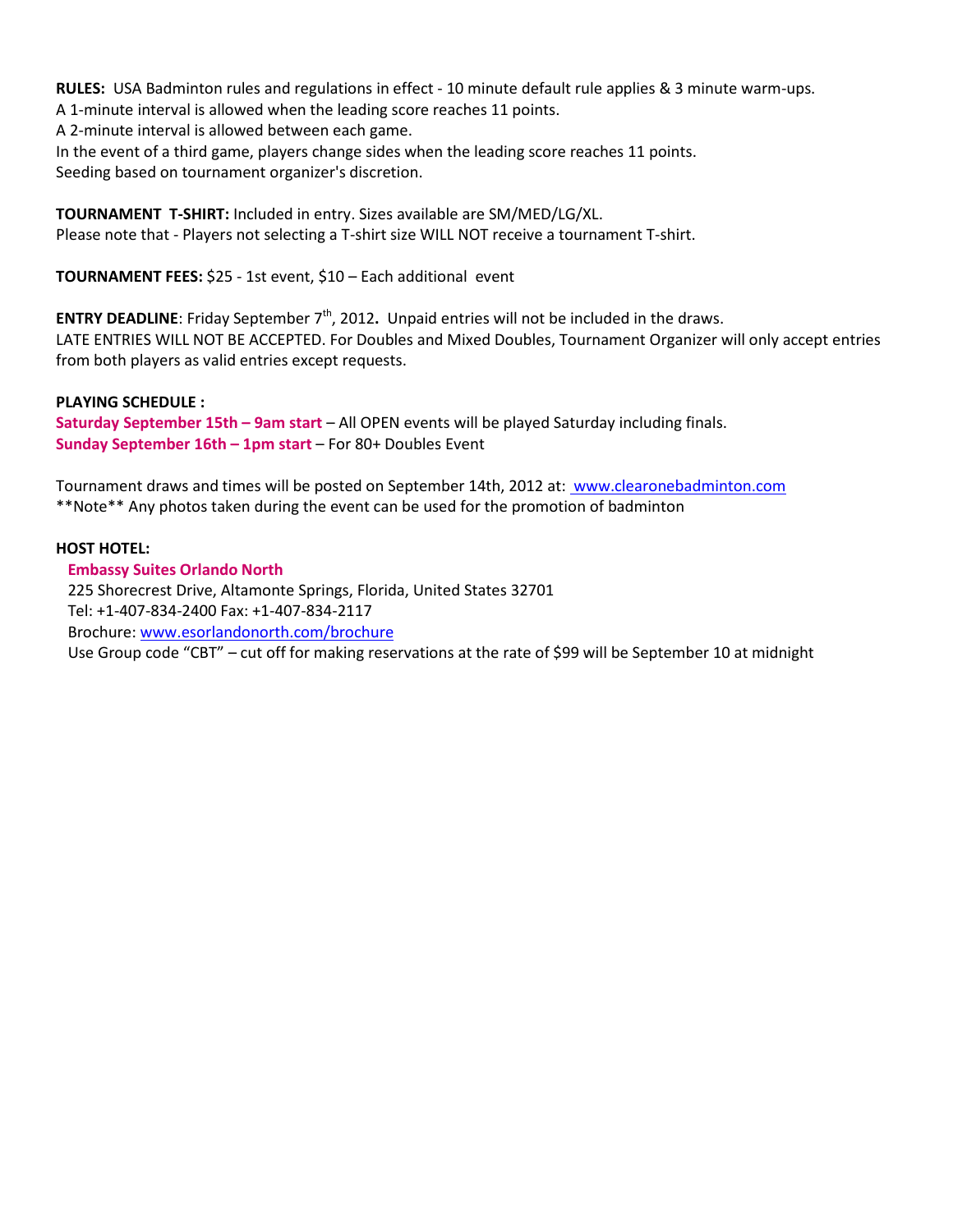### **Entry Form**

| Name:                                   |       |                         |                                                                                                                                                                                     |           |                    |  |  |
|-----------------------------------------|-------|-------------------------|-------------------------------------------------------------------------------------------------------------------------------------------------------------------------------------|-----------|--------------------|--|--|
| Club:                                   |       |                         |                                                                                                                                                                                     |           |                    |  |  |
| Address:                                |       |                         |                                                                                                                                                                                     |           |                    |  |  |
| City & State:                           |       |                         |                                                                                                                                                                                     |           |                    |  |  |
| Tel:                                    |       |                         |                                                                                                                                                                                     |           | Email:             |  |  |
| Birthday:                               | Month | Day<br>Year             |                                                                                                                                                                                     |           |                    |  |  |
| (PLEASE TICK APPROPRIATE CATEGORIES)    |       |                         |                                                                                                                                                                                     |           |                    |  |  |
| SATURDAY - SEPT 15 <sup>th</sup> , 2012 |       |                         |                                                                                                                                                                                     |           |                    |  |  |
| <b>OPEN MEN'S SINGLES</b>               |       |                         |                                                                                                                                                                                     |           | $\mathsf{S}$       |  |  |
| <b>OPEN WOMEN'S SINGLES</b>             |       |                         |                                                                                                                                                                                     |           | $\mathsf{\dot{S}}$ |  |  |
| OPEN MEN'S DOUBLES                      |       |                         | <u> 1990 - Jan James Barnett, politik e</u> ta idazlea (h. 1900).<br>1900 - Johann Barnett, politik eta idazlea (h. 1900).<br>1900 - Johann Barnett, politik eta idazlea (h. 1900). | (Partner) | $\mathsf{\dot{S}}$ |  |  |
| <b>OPEN WOMEN'S DOUBLES</b>             |       |                         |                                                                                                                                                                                     | (Partner) | $\sharp$           |  |  |
| OPEN MIXED DOUBLES                      |       |                         | (Partner)                                                                                                                                                                           |           | $\sharp$ $\sharp$  |  |  |
| <b>SUNDAY - SEPT 16th, 2012</b>         |       |                         |                                                                                                                                                                                     |           |                    |  |  |
| 80+ DOUBLES                             |       |                         |                                                                                                                                                                                     | (Partner) | $\sharp$           |  |  |
| T-SHIRT SIZE (please circle)            |       | <b>SM</b><br><b>MED</b> | <b>XL</b><br>LG                                                                                                                                                                     |           |                    |  |  |

**Entry Deadline: Friday September 7th, 2012**

**GRAND TOTAL \$\_\_\_\_\_\_\_\_\_\_**